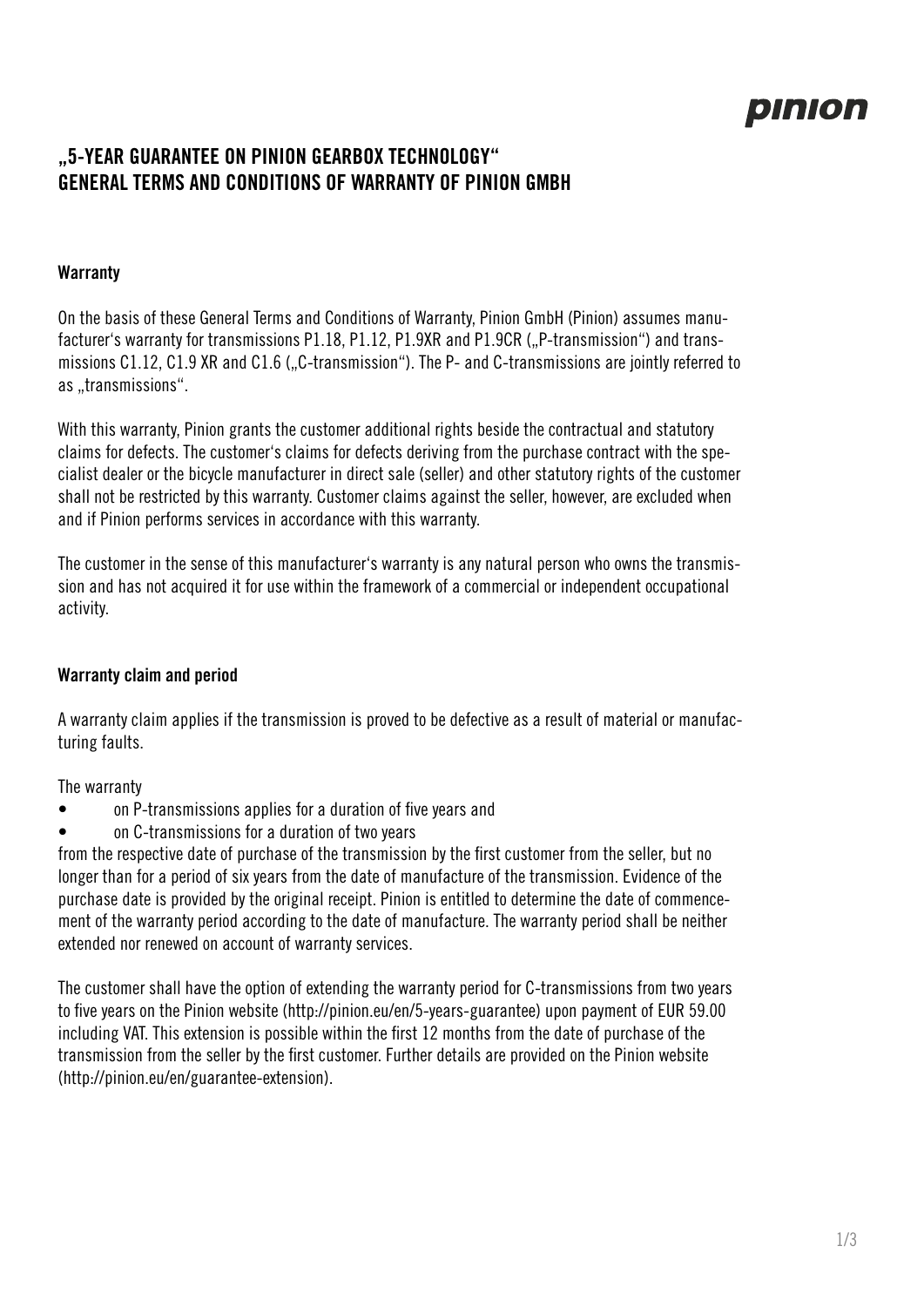

#### **Assertion of a warranty claim**

The warranty claim must be asserted against the seller within 30 days after appearance of the defect in written form (e.g. by e-mail, telefax or letter) with the completely filled-in warranty card, the completely filled-in service form and the original receipt.

The customer can claim warranty services only if he proves that the transmission oil has been changed yearly since the date of purchase of the transmission. Proof can be furnished by means of confirmation by the specialist dealer on the warranty card or by presenting the receipts for original transmission oil from Pinion. This obligation to furnish evidence has applied since 31.03.2016.

In the event of an unjustified assertion of warranty claims, Pinion reserves the right to charge an administration fee to the amount of EUR 50.00 including VAT at the applicable statutory rate. The customer is entitled to prove that Pinion has incurred no or only minor damage. Further claims on the part of Pinion shall remain unaffected.

Transmissions must be cleaned before being given to the seller. If transmissions are given to the seller in an unclean state, Pinion reserves the right to charge a cleaning fee to the amount of EUR 25.00 including VAT at the applicable statutory rate. The customer is entitled to prove that Pinion has incurred no or only minor damage. Further claims on the part of Pinion shall remain unaffected.

#### **Warranty services**

Pinion can perform the warranty service for the customer either in the form of a free repair of the transmission or by replacement of the transmission, at Pinion's own option. Further claims for warranty services do not apply. In particular, the warranty does not cover the costs for removal, reinstallation, assembly, transportation, import and export of the transmission, or any transportation and storage risks.

Pinion reserves the right to deliver a comparable and equivalent transmission if the original transmission is no longer available.

#### **Exclusion of warranty**

Warranty is excluded

- in event of defects caused by improper handling, assembly, use or storage, or by changes or repairs carried out in an improper manner, in particular in event of the use of non-approved parts;
- for consumable parts such as seals, chain or belt sprockets, derailleur cables, handles of the rotary grip;
- if, during assembly, use and maintenance of the transmission, the specifications, instructions, guidelines and terms stated in the instructions for assembly, care and use issued or provided at www.pinion.eu were disregarded;
- if the transmission was not maintained and treated correctly, in particular if the service intervals were not complied with;
- in event of any other improper use, in particular in event of external force, for example resulting from a fall or an impact;